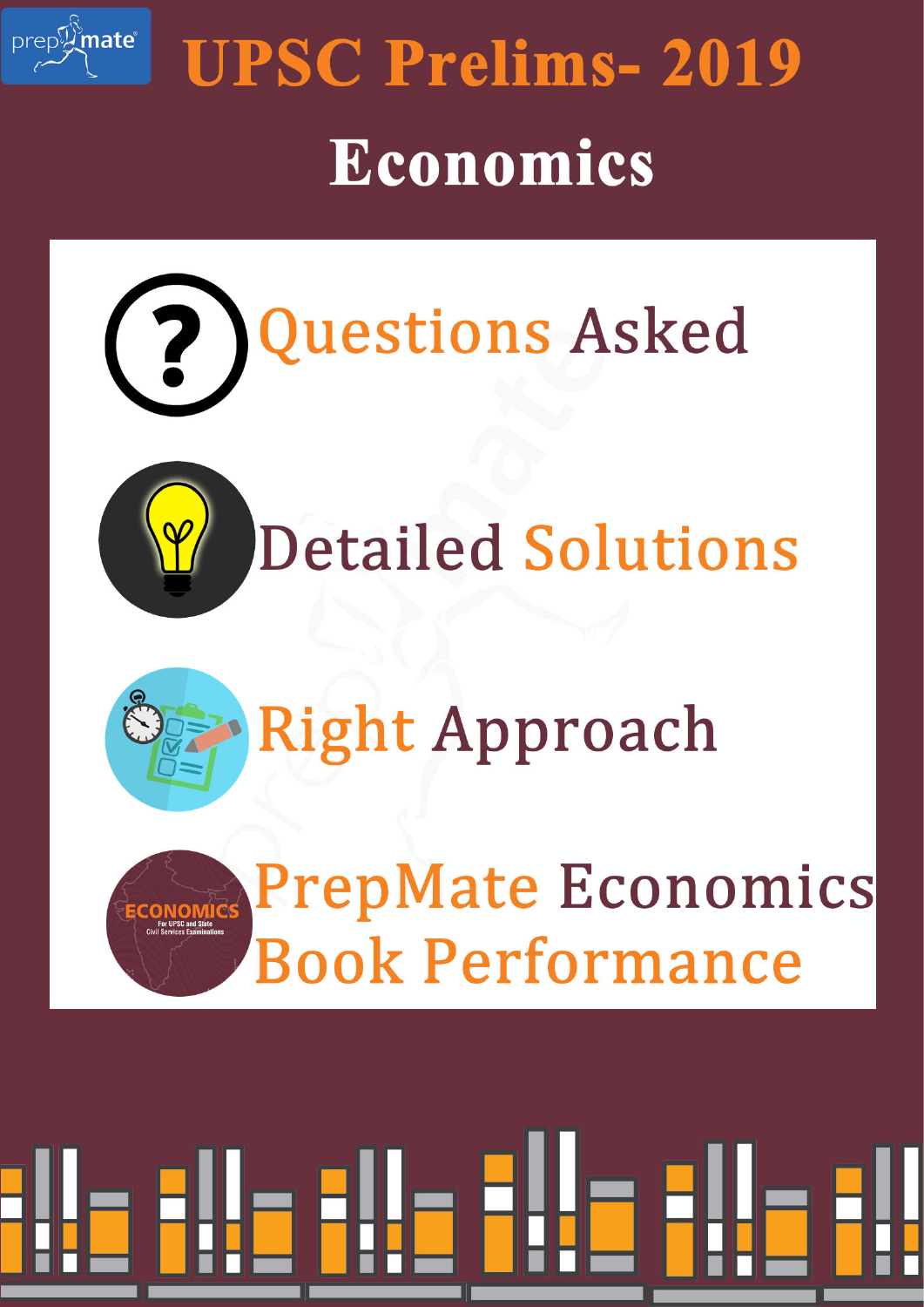

1. The Chairman of public sector banks are selected by the

- (a) Banks Board Bureau
- (b) Reserve Bank of India
- (c) Union Ministry of Finance
- (d) Management of concerned bank
- Sol. 1 (a) Banks Board Bureau

Source: PrepMate Economics Book, Chapter 16, Page 247

It is to be noted that Banks Board Bureau recommends the appointment of a particular person as Chairman of a public sector bank. Thus, Chairman of public sector banks is selected by Banks Board Bureau. However, the final appointment is made by Union Government.

The Board, earlier chaired by former Comptroller and Auditor General Vinod Rai, has been reconstituted after its original two-year term expired last month.

#### **About Banking Boards Bureau**

The BBB is a body of "eminent" professionals and consists of only one government official. It is a six-member body with at least three former bankers, two professionals and secretary, department of financial services representing government. Vinod Rai, the veteran CAG, has been appointed as head of the BBB.

It will replace the existing system of Appointments Board in which appointments for top-level jobs at publicsector banks are made by an appointments committee led by the RBI Governor. The BBB has been set up to insulate public-sector banks from interference by the government.

#### **Functions**

1. The BBB will hold investment in public-sector banks on behalf of the government.

2. The BBB will recommend the appointment of senior-most officials in public-sector banks. The actual appointment is made by Union government.

2. The economic cost of food grains to the Food Corporation of India is Minimum Support Price and bonus (if any) paid to the farmers plus

(a) transportation cost only

(b) interest cost only

(c) procurement incidentals and distribution cost

(d) procurement incidentals and charges for godowns

Sol. 2 (c) procurement incidentals and distribution cost

Source: PrepMate Economics, Chapter 7, Page 126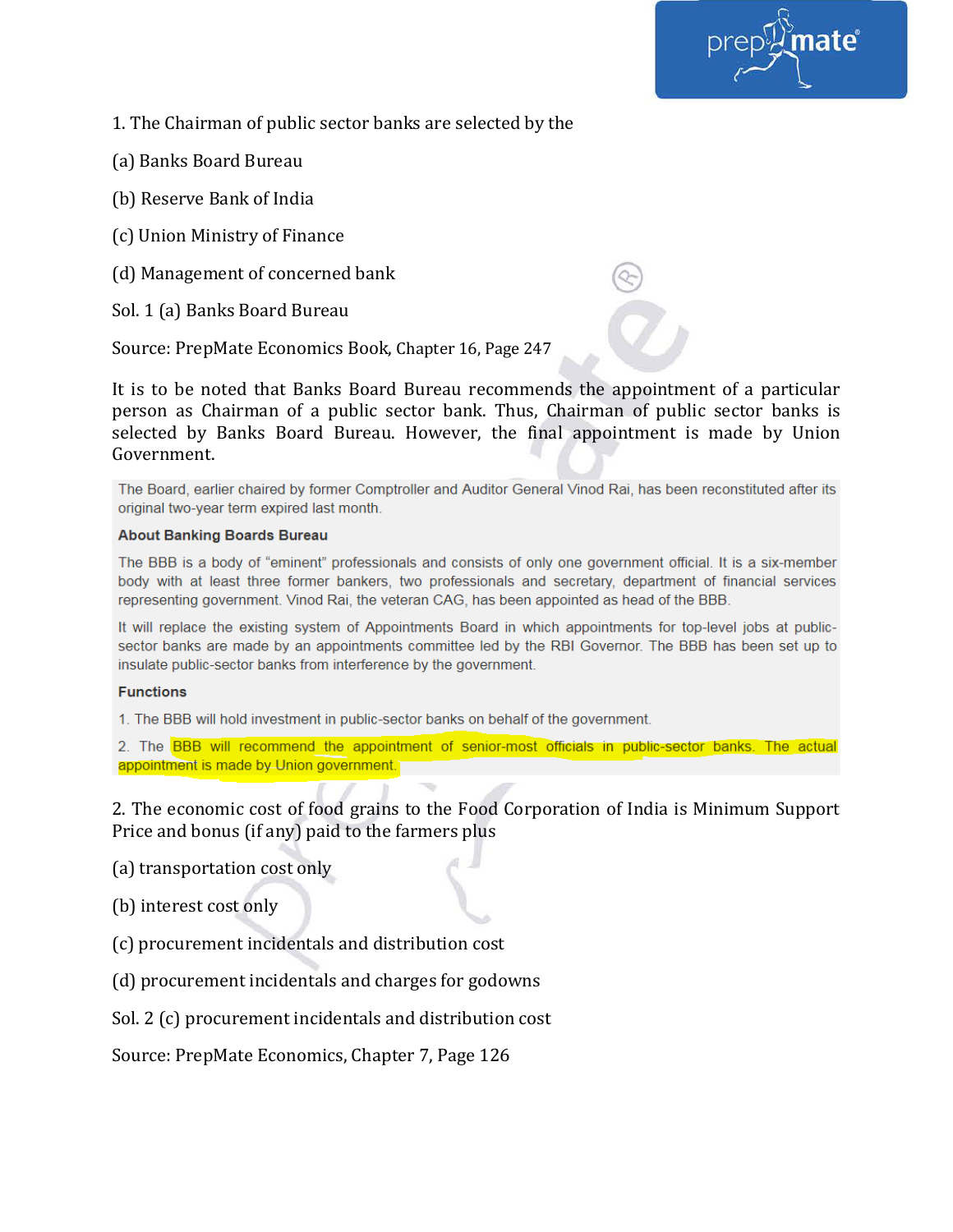

# **PUBLIC DISTRIBUTION SYSTEM**

**Operation:** The Food Corporation of India (FCI) is the main agency that has the responsibility of procurement, storage, movement, transportation, and distribution of commodities.

The FCI is assisted by state agencies in carrying out its responsibilities of procurement, storage, and distribution, whereas transportation of commodities is undertaken with the help of railways. Procurement of commodities is done at MSPs. The procured commodities are distributed through fair price shops.

The basic objective of PDS is to make available essential consumer goods at subsidized prices to insulate consumers from rising prices of commodities and maintain minimum nutritional status of population.

3. The Service Area Approach was implemented under the purview of

(a) Integrated Rural Programme

(b) Lead Bank Scheme

(c) Mahatma Gandhi National Rural Employment Guarantee Scheme

(d) National Skill Development Mission

Sol. 3 (b) Lead Bank Scheme

Source: Economics book, Chapter 11, Page 175

# **Lead Bank Scheme**

The Lead Bank Scheme, introduced in 1969, envisages assignment of lead roles to individual banks (both in the public and private sectors) for the districts allotted to them. A bank having a relatively large network of branches in the rural areas of a given district has generally been entrusted with the lead responsibility for that district. Accordingly, all the districts in the country have been allotted to various banks. The lead bank acts as a leader for coordinating the efforts of all credit institutions in the allotted districts to increase the flow of credit to agriculture, small-scale industries, and other economic activities included in the priority sector in the rural and semi-urban areas.

- 4. Consider the following statements:
- 1. Most of India's external debt is owed by governmental entities.
- 2. All of India's external debt is denominated in US dollars.

Which of the statements given above is / are correct?

- (a) 1 only
- (b) 2 only
- (c) Both 1 and 2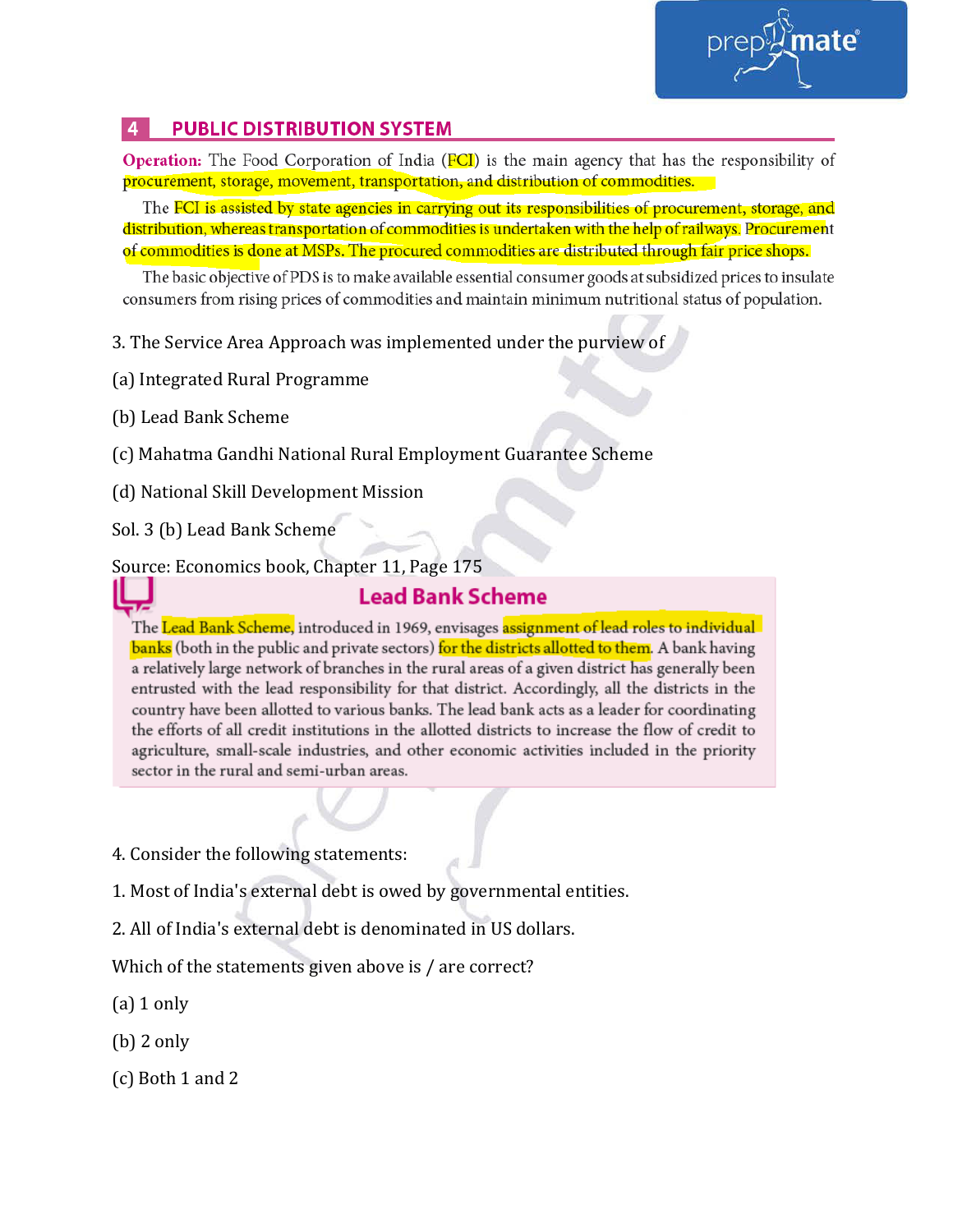

(d) Neither 1 nor 2

Sol. 4 (d) Neither 1 nor 2

Source: PrepMate Economics Book, Chapter 23, Page 325

Statement 1 is incorrect: Out of India's total external debt, nearly 20% is owed by governmental entities.

# **Status Report on External Debt**

Status Report on External Debt of India at end of March 2017 prepared by the Department of Economic Affairs, Ministry of Finance:

- 1. India's external debt stock declined by 2.7 percent in the last year and stood at US\$ 471.9 billion as on 31st March 2017. External debt has reduced due to the decrease in long-term debt particularly NRI deposits and commercial borrowings.
- 2. The long-term external debt as on 31st March 2017 was US\$ 383.9 billion. Short-term external debt increased to US\$ 88.0 billion. The increase in Short term external debt is mainly due to the increase in trade-related credits, a major component of short-term debt with a share of 98.3 per-cent.
- 3. Government (sovereign) external debt increased from US\$ 93.4 billion to US\$ 95.8 billion. It constitutes 20.3 percent of the total external debt.

Statement 2 is incorrect. India's External debt is denominated in multiple currencies. As on 31st December, 2017, 48.2% of debt was denominated in US dollars. The rest of debt is denominated in Indian Rupee (for instance- masala bonds), Special Drawing rights, Japanese Yen, Euro and other currencies.

- 5. Which of the following is **not** included in the assets of a commercial bank in India?
- (a) Advances
- (b) Deposits
- (c) Investments
- (d) Money at call and short notice
- Sol. 5 (b) Deposits

Source: Economics book, Chapter 3, Page 59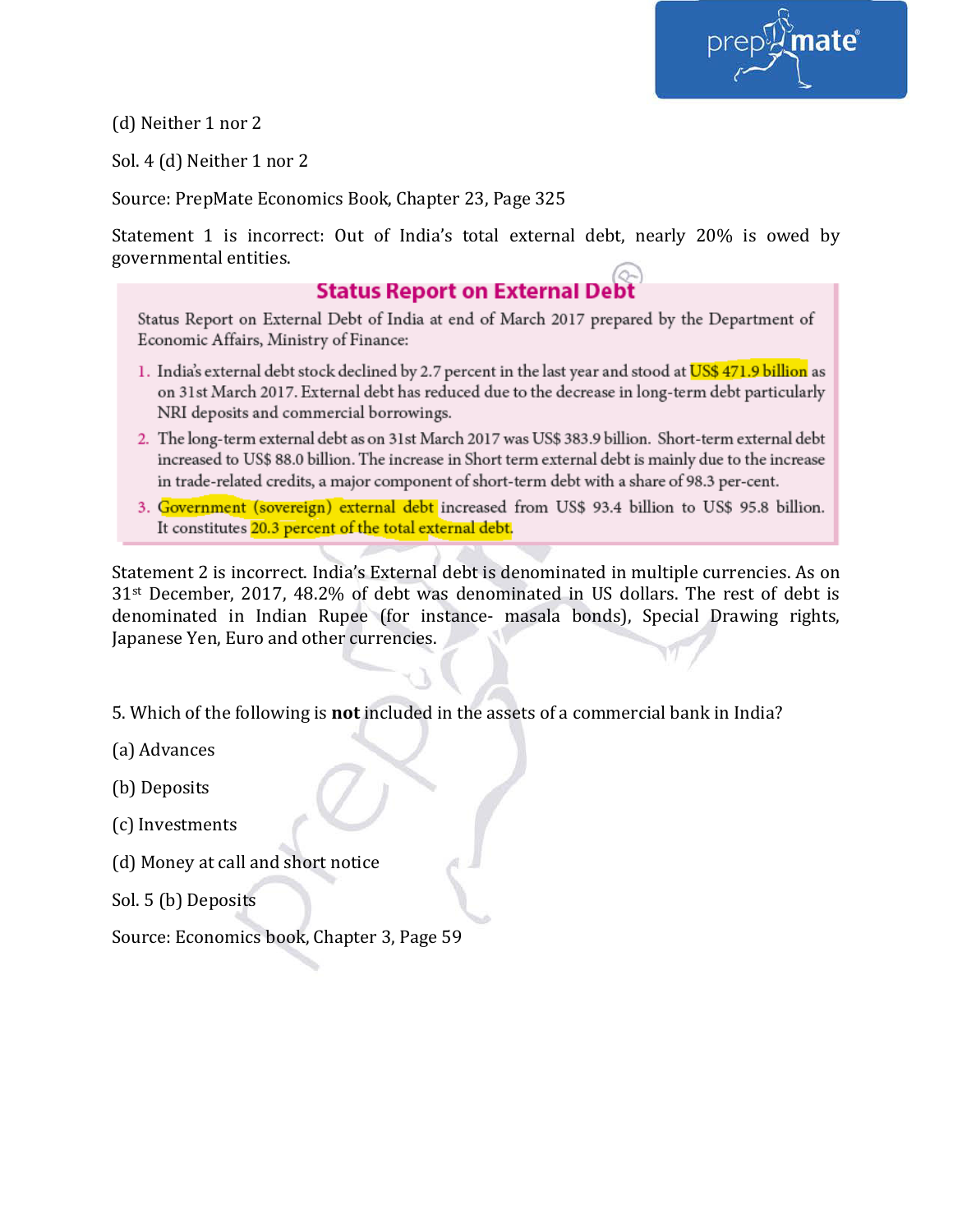

#### **Deposits are liabilities of banks**

The deposits made into a bank are the liabilities of the bank. Fixed and recurring account deposits constitute time liabilities of the bank because banks are required to return the deposits made in these accounts after the expiry of the fixed period of time.

On the other hand, savings and current account deposits constitute demand liabilities of the bank because banks are required to return the deposits made in these accounts whenever a depositor demands return of funds.

6. In the context of India, which of the following factors is/are contributor/ contributors to reducing the risk of a currency crisis?

1. The foreign currency earnings of India's IT sector

- 2. Increasing the government expenditure
- 3. Remittances from Indians abroad

Select the correct answer using the code given below.

- $(a)$  1 only
- (b) 1 and 3 only
- (c) 2 only
- (d) 1, 2 and 3
- Sol. 6 (b) 1 and 3 only

Source: PrepMate Economics book, Chapter 21, Page 306

This question is based on understanding of basic economics and knowledge of current affairs. Currency crisis in the present context refers to depreciation of rupee. Any foreign exchange transaction which generates demand of rupee can help in arresting the depreciation of rupee.

Statement 1 is correct. Foreign currency earnings of India's IT sector generate supply of dollar and demand of Indian rupee. Thus, this transaction helps in arresting the depreciation of rupee.

Statement 2 is incorrect. Increase in government expenditure doesn't directly affects the demand and supply of rupee.

Statement 3 is correct. Remittances from Indians abroad generate supply of dollar and demand of Indian rupee. Thus, this transaction helps in arresting the depreciation of rupee.

Thus, Statements 1 and 3 are correct.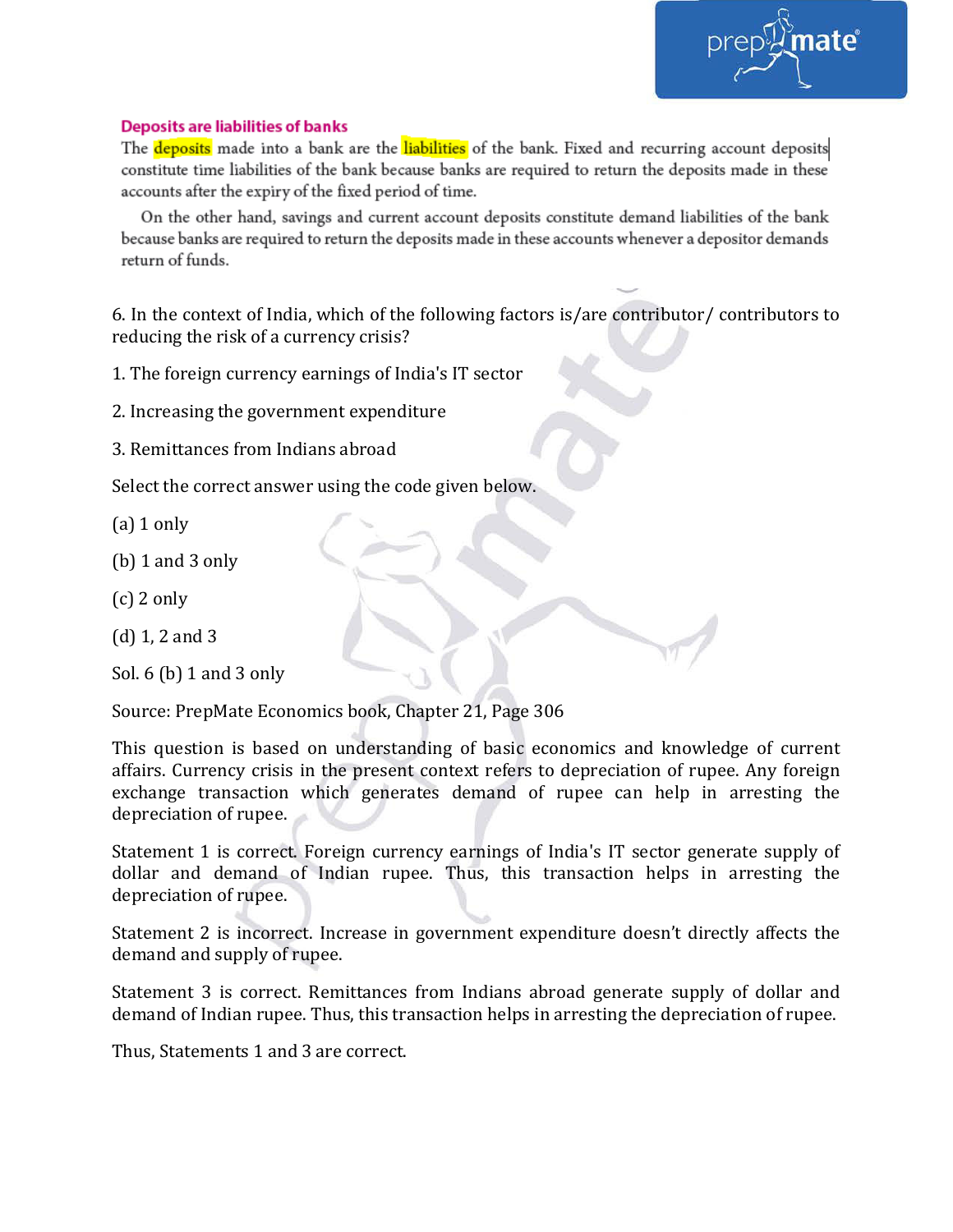

# **Causes of Depreciation in Rupee**

The following can be the causes behind depreciation of domestic currency:

- Rise in imports: In the case of rise in imports, importers would require more foreign currency to pay for imports. Demand for foreign currency (and corresponding supply of domestic currency) leads to depreciation of the domestic currency.
- **Example 1** Fall in exports: In case of fall in exports, foreign exchange earnings reduce. Thus, demand for domestic currency in lieu of foreign exchange reduces, leading to depreciation of domestic currency.
- Fall in remittances: Fall in remittances from Indians working abroad leads to lesser foreign exchange availability in India. The recipient of foreign exchange, therefore, demands less amount of rupee to replace dollar.
- Withdrawal of foreign investment: When a foreign investor withdraws investment from India, he/she demands foreign currency in place of rupee. Thus, there is supply of rupee but demand of foreign currency.
- **E** Foreign loan repayment: Foreign loan repayment and withdrawal of foreign investment function in the similar manner and have similar foreign exchange rate implications.

7. Which of the following is issued by registered foreign portfolio investors to overseas investors who want to be part of the Indian stock market without registering themselves directly?

- (a) Certificate of Deposit
- (b) Commercial Paper
- (c) Promissory Note
- (d) Participatory Note
- Sol. 7 (d) Participatory Note

Source: PrepMate Economics, Chapter 24, Page 343

There is a direct question in practice set given at end of chapter which is similar to this question. A participatory note, commonly known as a P-note or PN, is a certificate issued by a registered foreign institutional investor (FII) to an overseas investor who invests in Indian stock markets. FII is registered with SEBI directly, but overseas investor is not required to register themselves with SEBI. Thus, overseas investor invests in Indian stock market through a registered foreign institutional investor. As proof of investment, a certificate is issued by FII to the overseas investor.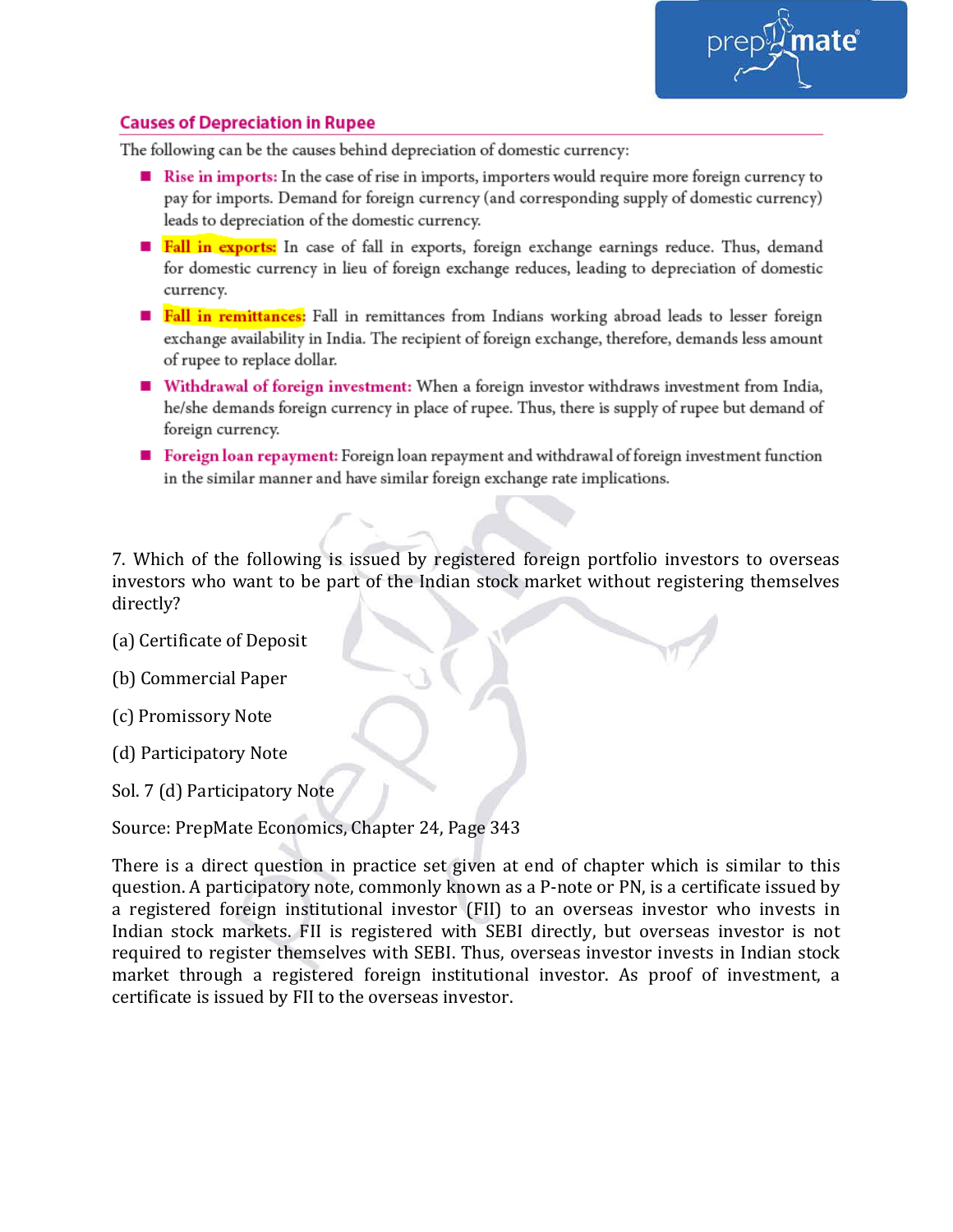

- 5. Participatory notes (PNs) are associated with which one of the following?
	- (a) Consolidated Fund of India
	- (b) Foreign institutional investors
	- (c) United Nations Development Programme
	- (d) Kyoto Protocol

8. With reference to India's Five-Year Plans, which of the following statements is/are correct?

1. From the Second Five-Year Plan, there was a determined thrust towards substitution of basic and capital good industries.

2. The Fourth Five-Year Plan adopted the objective of correcting the earlier trend of increased concentration of wealth and economic power.

3. In the Fifth Five-Year Plan, for the first time, the financial sector was included as an integral part of the Plan.

Select the correct answer using the code given below.

(a) 1 and 2 only

(b) 2 only

- (c) 3 only
- (d) 1, 2 and 3

Sol. 8 (a) 1 and 2 only

Source: PrepMate Economics, Chapter 13, Page 192

This question requires not just understanding of Planning and but also keen analysis.

Statement 1 is correct: The thrust towards substitution of basic and capital good industries is from second five year plan after adoption of Mahalanobis model.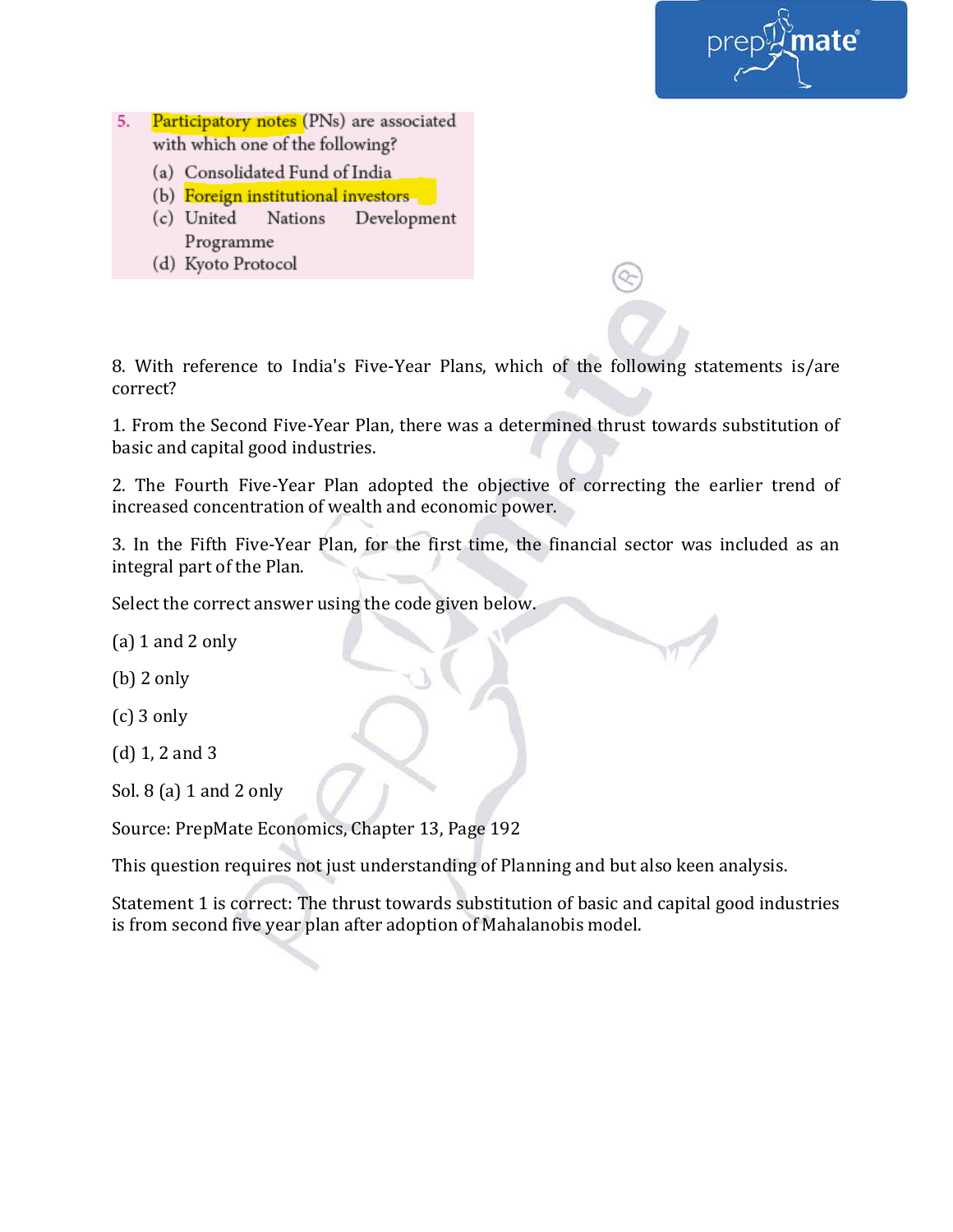

# **Perfecting Past Prelims**

2. (a) Statement  $2$  is incorrect. The Mahalanobis model (second 5-year plan) provided support to the rationale for replacing imports with domestic production. Thus, *import*substitution became the keystone of the development strategy in the late 1950s. The economic rationale put forward for import-substitution strategy was two-fold: (i) self-sufficiency and (2) conserve the scarce foreign exchange.

Statement 2 is correct: In order to correct the trend of increased concentration of wealth and economic power, government carried out nationalization of important industries such as banking, insurance, etc.

## Fourth Five-Year Plan (1969-74)

Droughts and Indo-Pak war (1971-72) led to a significant drain on funds. During this plan, the government initiated populist measures involving a large amount of subsidies, which lead to high fiscal deficit.

Nationalization was also carried out at large scale: private sector banks, insurance companies, coal mines, etc. were acquired by the state.

Statement 3 is incorrect: Financial sector includes industries such as banking, insurance which were included from the first plan itself.

9. Consider the following statements:

1. Purchasing Power Parity (PPP) exchange rates are calculated by comparing the prices of the same basket of goods and services in different countries.

2. In terms of PPP dollars, India is the sixth largest economy in the world.

Which of the statements given above is / are correct?

 $(a)$  1 only

(b) 2 only

(c) Both 1 and 2

(d) Neither 1 nor 2

Sol. 9 (a) 1 only

Source: PrepMate Economics, Chapter 1, Page 2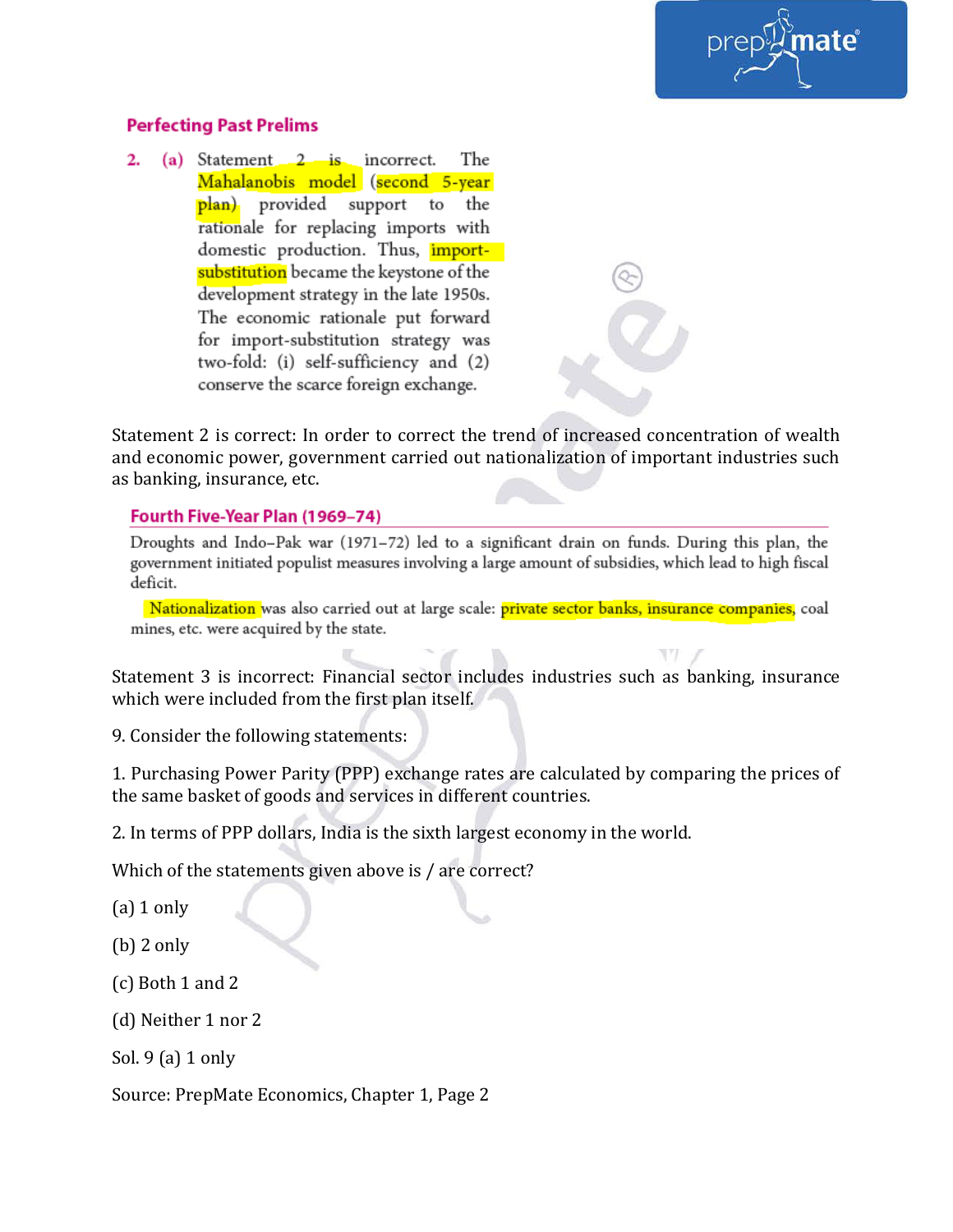#### **India's Position (February, 2018)**

In India, GDP is estimated by the Central Statistics Office (CSO). The economy of India is the seventh largest (the United States, China, Japan, Germany, the United Kingdom, France, and India, in the order) economy in the world, measured by nominal GDP (\$2.5 trillion) and the third largest (China, the United States, and India, in the order) by purchasing power parity (PPP) (\$9.447 trillion).

าateํ

### **What Is Purchasing Power Parity?**

Purchasing power parity (PPP) is defined as the number of units of a country's currency required to buy the same amount of goods and services in the domestic market as one dollar would buy in the US.

PPP is an attempt to work out how much currency will be needed to buy the same quantity of goods and services in different countries. It reflects the underlying exchange rate between the two different countries for buying goods and services, and a more accurate reflection of actual living standards in countries.

Often exchange rates do not actually reflect different living costs because some goods are not easily traded. For example, if you live in the United States, it is irrelevant if there is cheaper accommodation elsewhere in the world. What is relevant to you is the price of goods and services at which they are available to you locally.

For example, let us suppose that the market exchange rate between Dollar and Rupee is 66. One Dollar in the US buys 1 liter of milk. One dollar in terms of rupee, i.e., ₹66 can buy 3 liters of milk in India.

Suppose that India's GDP is  $\bar{x}$ 660. If we consider the market exchange rate, then this amount is equal to \$10. If milk is the only commodity produced in the world, one will think that India is producing 10 liters of milk considering India's exchange rate ₹66 and GDP value of ₹660.

However, India produces 30 liters of milk. To overcome this defect, we use the purchasing power parity exchange rate. Under PPP, we measure the GDP of India by comparing the money required to purchase commodities in both the countries. One dollar in the US can purchase one liter of milk, whereas `21 can purchase one liter of milk in India.

10. Among the agricultural commodities imported by India, which one of the following accounts for the highest imports in terms of value in the last five years?

(a) Spices

- (b) Fresh fruits
- (c) Pulses
- (d) Vegetable oils
- Sol. 10 (d) Vegetable oils

Source: PrepMate Economics, Chapter 27, Page 382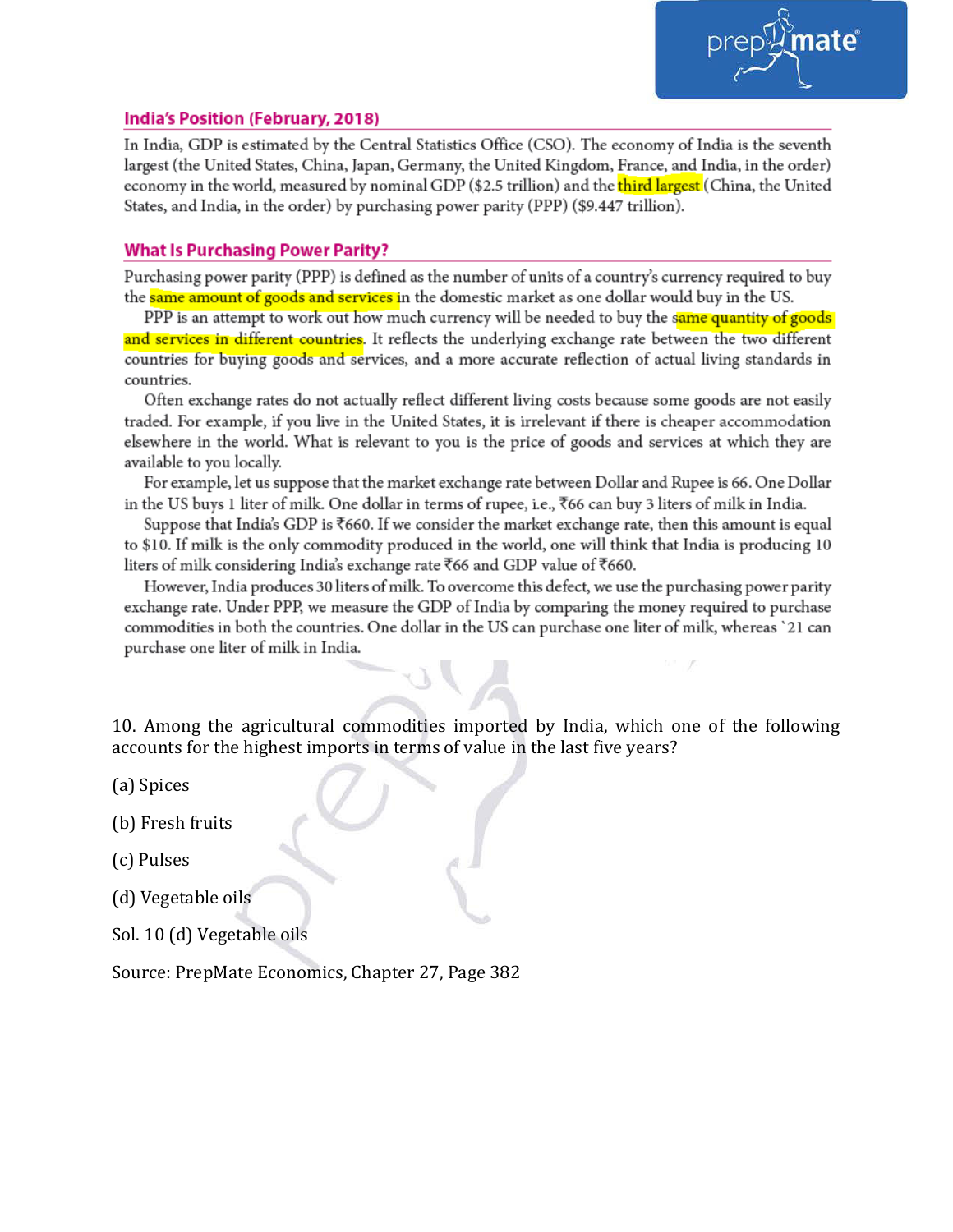

Rank Commodity Share (%) Oil  $\mathbf{1}$ 38.3  $\overline{2}$ Gems, precious metals, coins 13 3 Electronics 6.9  $\overline{4}$ Machines, engines, pumps 6.7 5 Organic chemicals  $\overline{4}$ 6 Plastics  $2.6$ 7 Iron and steel  $2.5\,$ Animal/vegetable fats and oils 8  $2.3$ 9 Ores, slag, and ash 1.6 Medical and technical equipment 10  $1.5$ 

The top commodity imports are as follows:

Among the agricultural commodities imported by India, Vegetable oils constitute significant chunk of imports.

11. Which one of the following is **not** the most likely measure the Government/RBI takes to stop the slide of Indian rupee?

(a) Curbing imports of non-essential goods and promoting exports

(b) Encouraging Indian borrowers to issue rupee denominated Masala Bonds

(c) Easing conditions relating to external commercial borrowing

(d) Following an expansionary monetary policy

Sol. 11 (d) Following an expansionary monetary policy

Source: PrepMate Economics book, Chapter 21, Page 306 and Chapter 24, Page 345

Options (a), (b) and (c) are adopted to curb the slide of Indian rupee.

Chapter 21, Page 306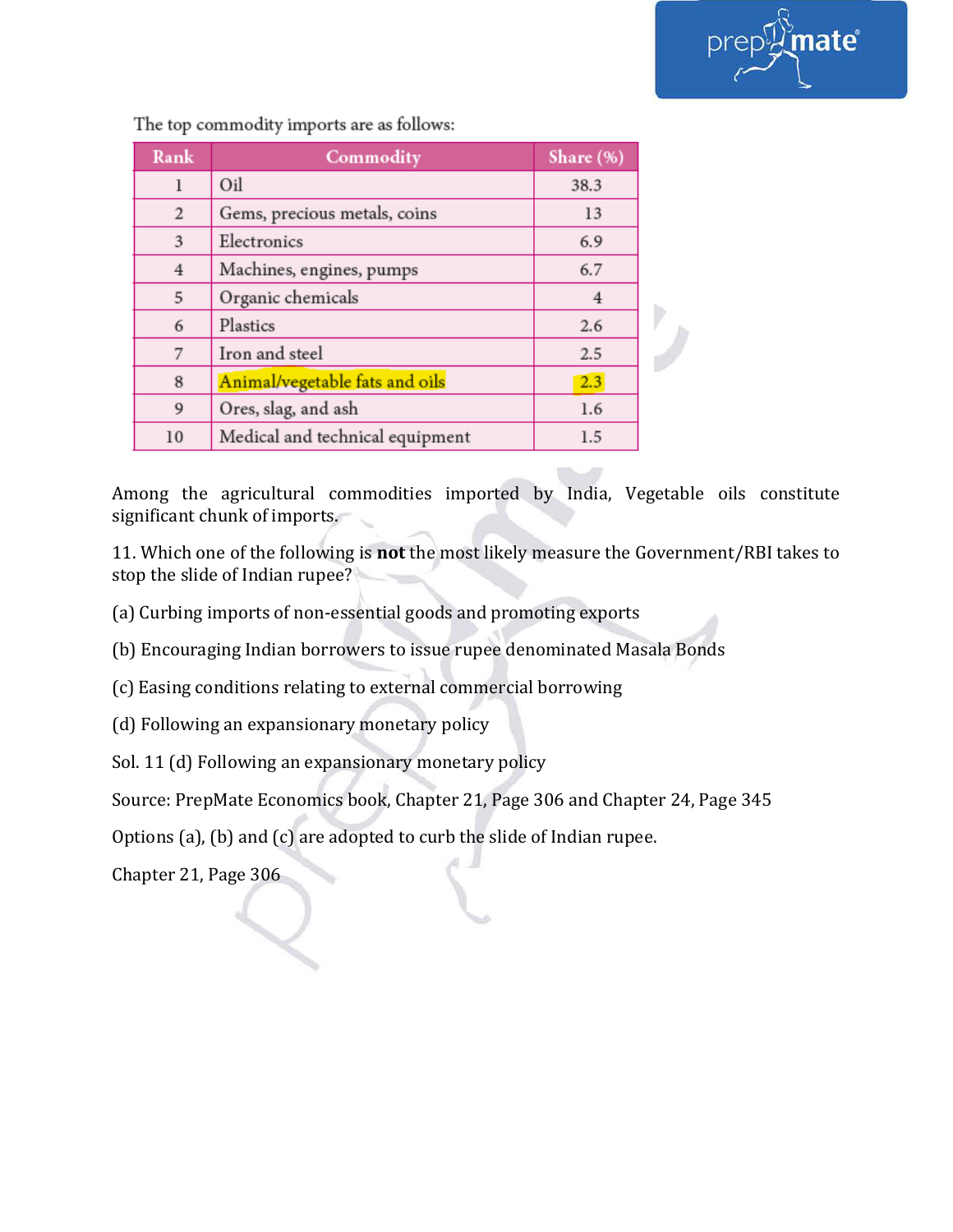

#### **Causes of Depredation in Rupee**

The following can be the causes behind depreciation of domestic currency:

- Rise in imports: In the case of rise in imports, importers would require more foreign currency to pay for imports. Demand for foreign currency (and corresponding supply of domestic currency) leads to depreciation of the domestic currency.
- Fall in exports: In case of fall in exports, foreign exchange earnings reduce. Thus, demand for domestic currency in lieu of foreign exchange reduces, leading to depreciation of domestic currency.
- Fall in remittances: Fall in remittances from Indians working abroad leads to lesser foreign exchange availability in India. The recipient of foreign exchange, therefore, demands less amount of rupee to replace dollar.
- Withdrawal of foreign investment: When a foreign investor withdraws investment from India, he/she demands foreign currency in place of rupee. Thus, there is supply of rupee but demand of foreign currency.
- Foreign loan repayment: Foreign loan repayment and withdrawal of foreign investment function in the similar manner and have similar foreign exchange rate implications.

#### **Causes of Appreciation of Rupee**

The appreciation of currency can occur on account of any of the following reasons:

- Fall in imports
- Rise in exports
- $\blacksquare$  Rise in remittances
- Increase in foreign investment
- Receipt of fresh loans from external sources

The causes responsible for appreciation of currency are exactly opposite to the causes responsible for depreciation of currency.

Option (c) is not the answer. Easing conditions relating to external commercial borrowing will encourage fresh loans from external sources.

Option (b) is not the answer.

Source PrepMate Economics book, Chapter 24, Page 345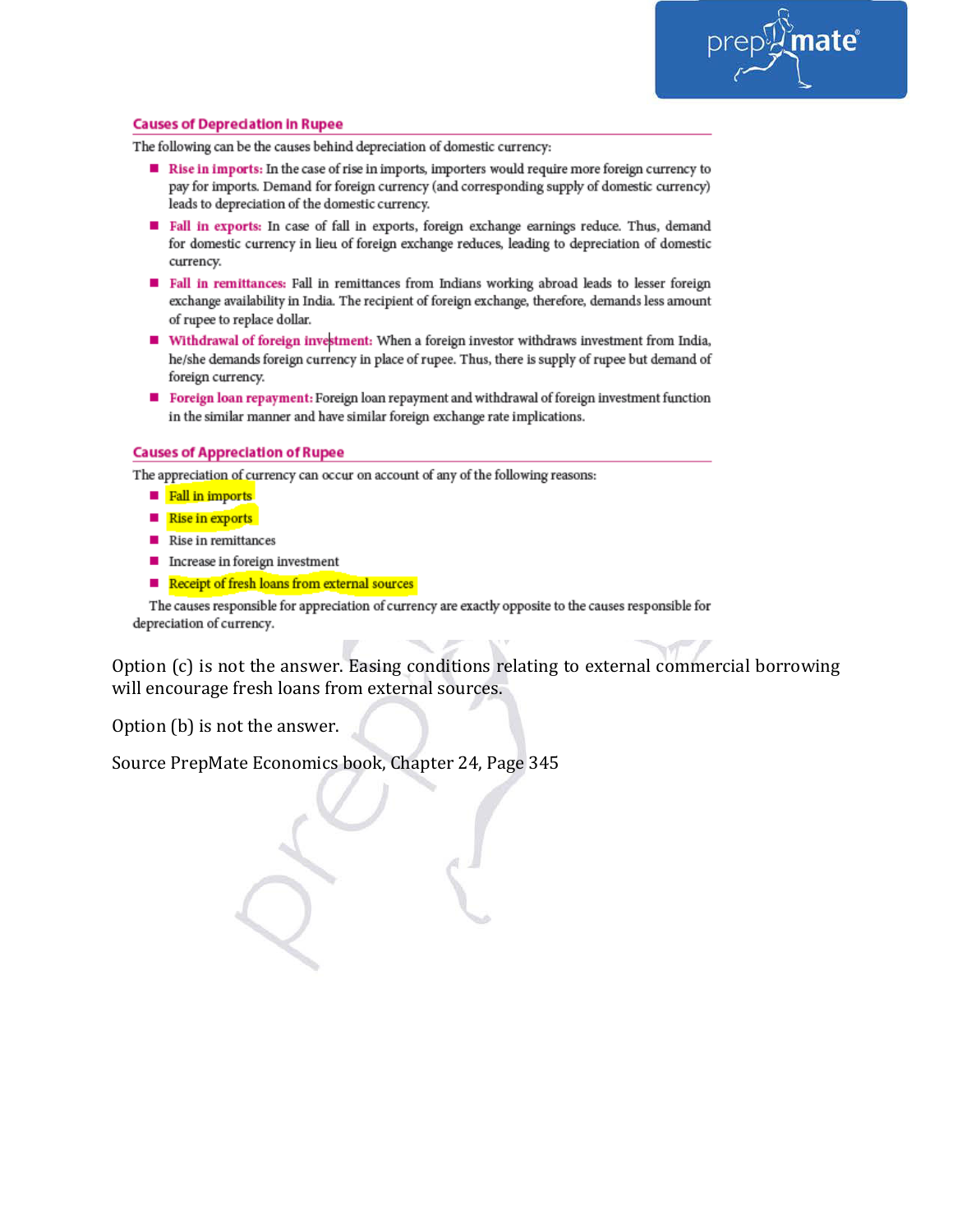nate®

Note: Masala bonds are bonds issued outside India but denominated in Indian rupees, rather than the foreign currency. The term was used by IFC. Masala bonds were invented in response to sharp depreciation of Indian currency from  $\overline{5}40$  in 2008–09 to  $\overline{5}60$  and above in 2014-15. Thus, external commercial borrowings made in 2008-09 at low exchange rate were required to be repaid at very high exchange rate.

The rupee-denominated bond is an attempt to shield issuers from currency risk and instead transfer the risk to investors buying these bonds. In intercountry fund flows, the currency risk cannot be eliminated. It will either be borne by the issuer or the investor. In case of ECBs, currency risk is borne by the issuer, and in case of rupee bonds, the currency risk is borne by the investor.

Option (d) is the answer. Option (d) will not help in curbing the slide of Indian rupee. Rather, it may even further reduce the value of Indian rupee. If expansionary monetary policy is followed, it leads to increase in money supply. Increase in money supply may lead to inflation, which may further lead to fall in value of rupee.

12. The money multiplier in an economy increases with which one of the following?

(a) Increase in the cash reserve ratio

(b) Increase in the banking habit of the population

(c) Increase in the statutory liquidity ratio

(d) Increase in the population of the country

Sol. 12 (b) Increase in the banking habit of the population

Source: PrepMate Economics, Chapter 3, Page 61

Options (a) and (c) are incorrect. If cash reserve ratio and statutory liquidity ratio reduce (and not increase), then money multiplier increases. Reserve money, which is denominator for calculating money multiplier, includes statutory reserves of banks held with themselves and cash reserves of banks held with the RBI. The lower the value of denominator in a fraction, the higher the value of overall fraction.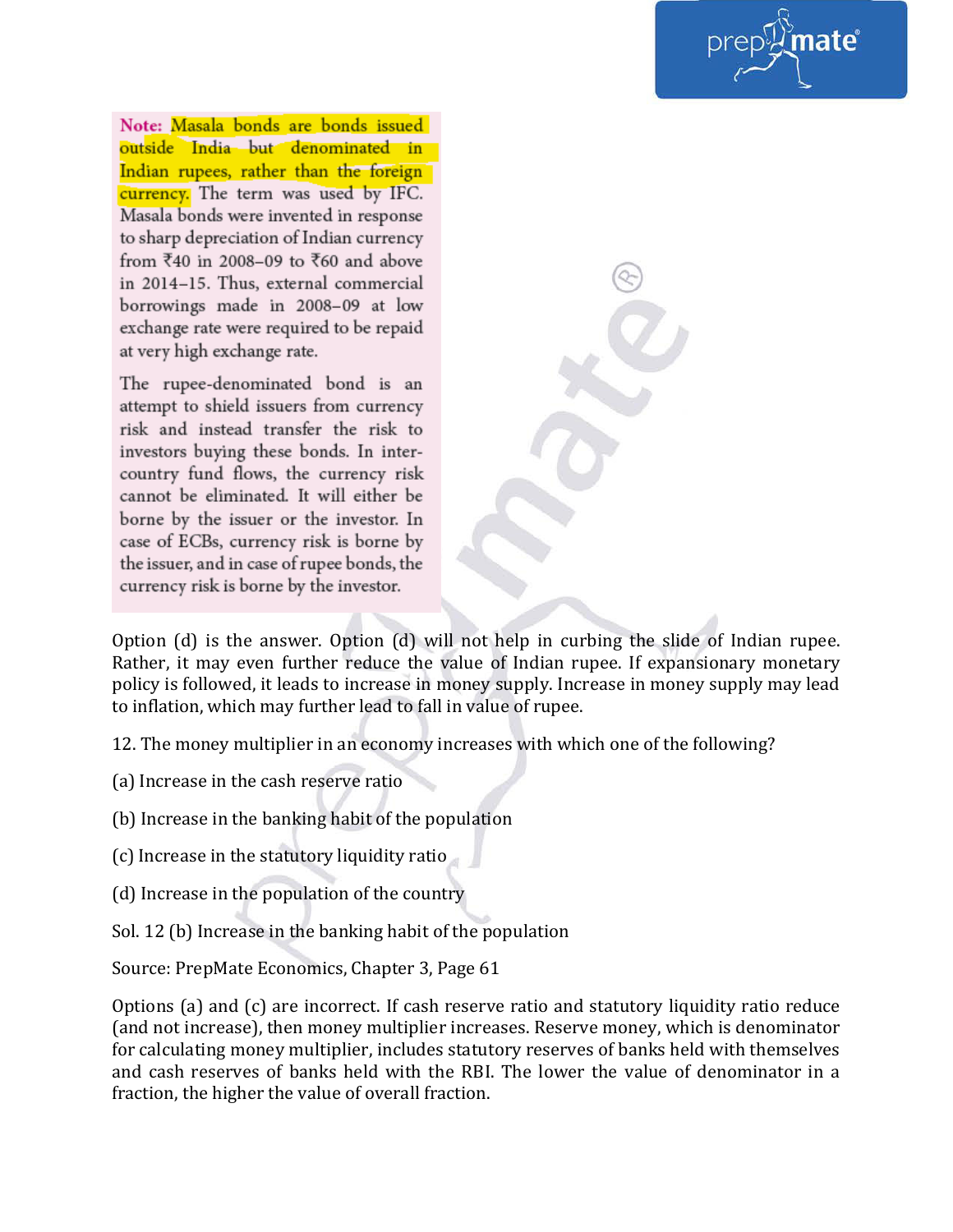

Option (d) is not directly related to the question.

Option (c) is the correct answer. M1 and M3, which are numerator for calculating money multiplier, include demand deposits and total deposits by public. The amount of deposits made by people in banks also depends upon the banking habit of the population. Moreover, greater the value of numerator, greater is the value of overall fraction. Thus, increase in the banking habit of the population, increases the money multiplier in the economy.

Money multiplier (m): Money multiplier is the ratio of narrow money  $(M1)$  or broad money  $(M3)$  to reserve money.

Money multiplier (m) is calculated as follows:

$$
m=\frac{M\mathbf{1}}{RM}
$$

It is also calculated as m =  $\frac{\text{M3}}{\text{RM}}$ 

where "m" is the money multiplier and "RM" is the reserve money



Thus, it can also be said that supply of money is the product of money multiplier (m) and the amount of high powered money or the reserve money.

#### How does money multiplier work?

For instance, let us say that a bank receives  $\bar{\tau}100$  in deposits. The reserve requirement is 20%. Thus, the bank can lend the remaining ₹80. This ₹80 is then deposited by the borrower into another bank, which in turn must also keep 20%, or  $\bar{x}$ 16, in reserve but can lend out the remaining  $\bar{x}$ 64.

This cycle continues as more people deposit money and more banks continue to lend it until finally the initial deposit of  $\bar{x}$ 100 creates a total of  $\bar{x}$ 500 ( $\bar{x}$ 100/0.2) in deposits. This creation of deposits is the multiplier effect.

Thus, <mark>if reserve requirements are reduced or more currency is released in the economy, it has multiple</mark> impact on the overall money supply in the economy. In India, the reserve requirements for both SLR and CRR combined together are nearly 26%. Thus, a ₹100 initial deposit creates a total deposit of 100/0.26 = ₹384, approximately.

## 13. Consider the following statements:

1. According to the Indian Patents Act, a biological process to create a seed can be patented in India.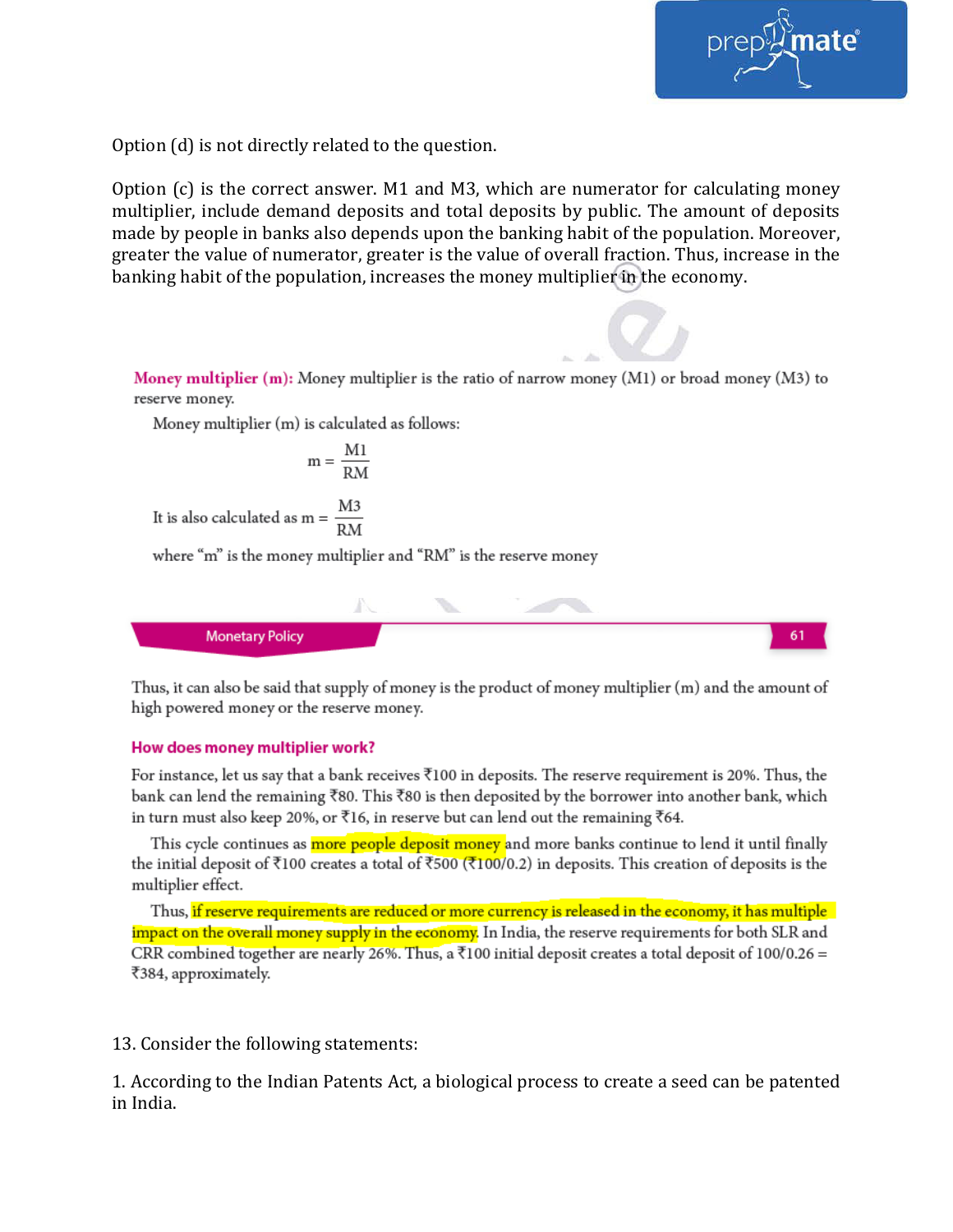

2. In India, there is no Intellectual Property Appellate Board.

3. Plant varieties are not eligible to be patented in India.

Which of the statements given above is/are correct?

(a) 1 and 3 only

(b) 2 and 3 only

(c) 3 only

(d) 1, 2 and 3

Sol. 13 (c) 3 only

Topic: Economics

All the answer options have Statement 3. Thus, there is no need to evaluate Statement 3.

Statement 2 is incorrect: The Intellectual Property Appellate Board (IPAB) was constituted in 2003 to hear appeals against the decisions of the registrar under the Indian Trademarks Act, 1999 and the Geographical Indications of Goods (Registration and Protection) Act, 1999. IPAB is time and again mentioned in current affairs.

Statement 1 is incorrect: Plants and animals in whole or any part thereof including seeds, varieties and species and biological processes for production or propagation of plants and animals are not patentable in India.

14. In a given year in India, official poverty lines are higher in some States than in others because

(a) poverty rates vary from State to State

(b) price levels vary from State to State

(c) Gross State Product varies from State to State

(d) quality of public distribution varies from State to State

Sol. 14 (b) price levels vary from State to State

Source: PrepMate Economics Book, Chapter 1, Page 13

This question requires understanding of concept of poverty line. Poverty line is based on the ability to meet expenditure to fulfill bare minimum needs. This expenditure varies from state to state because price levels vary from state to state. Price levels are taken into consider through Consumer Price Index.